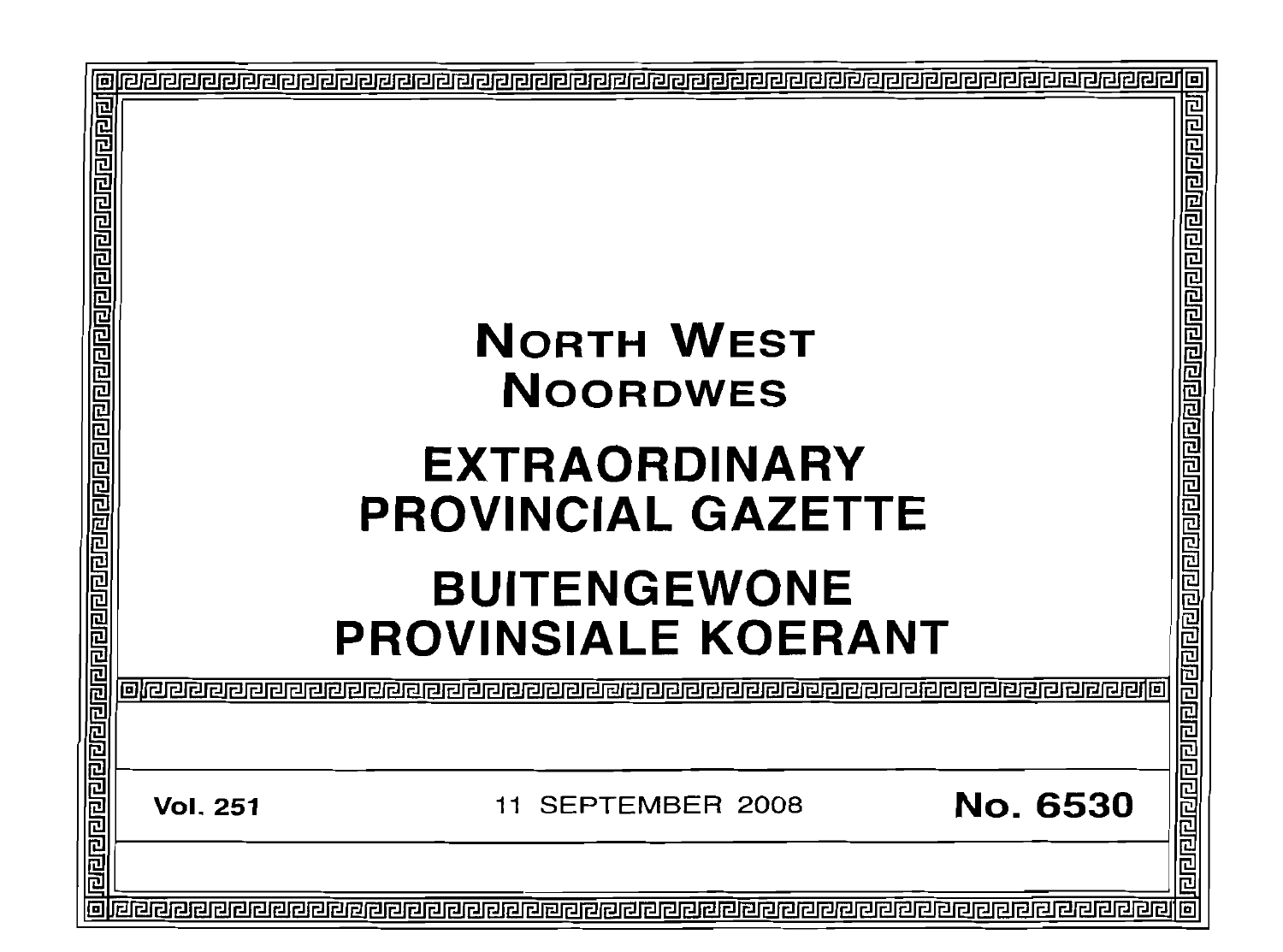|  | <b>CONTENTS · INHOUD</b> |  |  |
|--|--------------------------|--|--|
|  |                          |  |  |

| No. |                        | Page<br>No. | Gazette<br>No. |
|-----|------------------------|-------------|----------------|
|     | <b>GENERAL NOTICES</b> |             |                |
|     |                        |             | 6530           |
|     |                        |             | 6530           |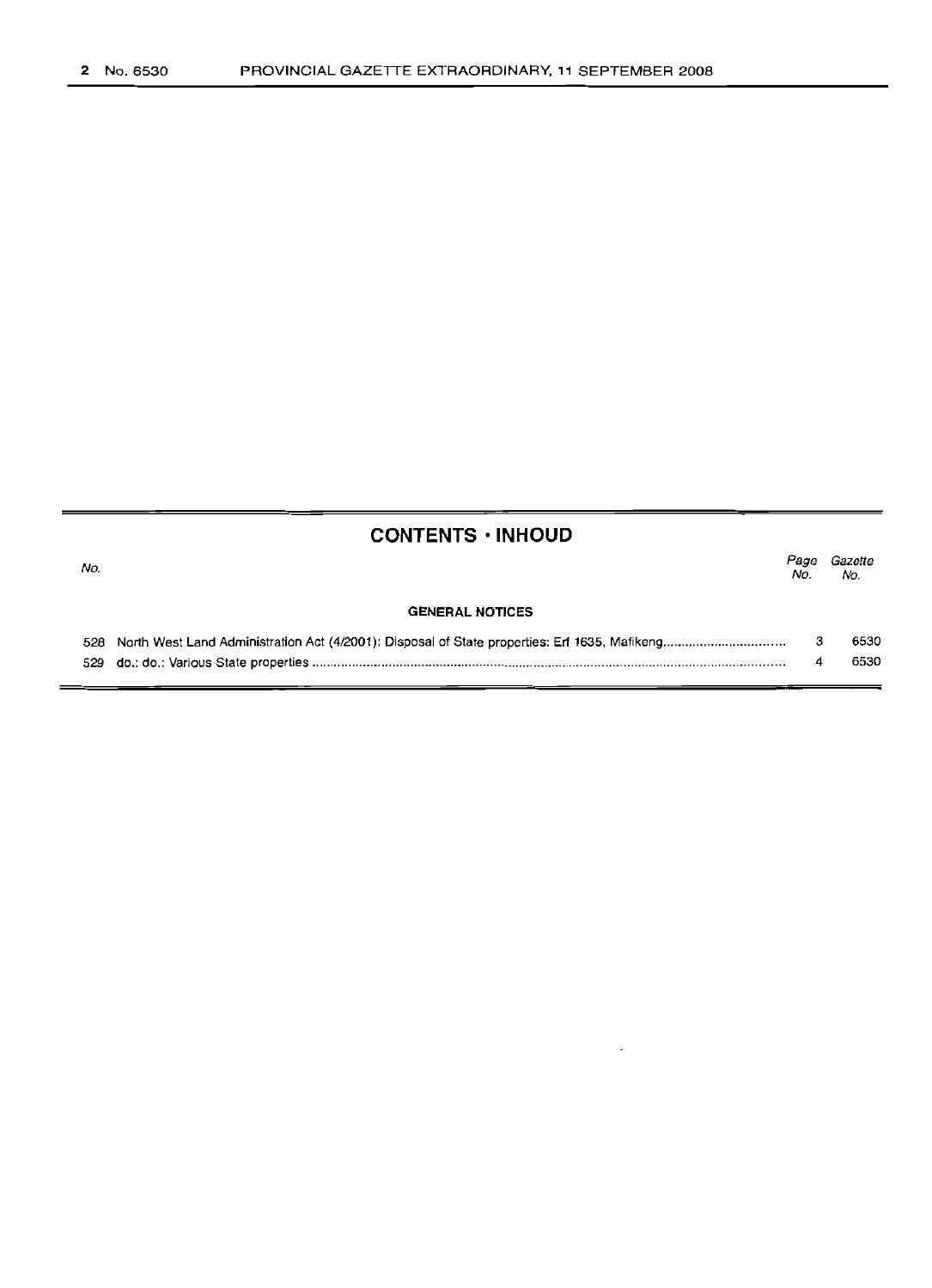# **GENERAL NOTICE**

### **NOTICE 528 OF 2008**

# **DIRECTORATE: PROPERTY MANAGEMENT**

# **NORTH WEST PROVINCE DEPARTMENT OF PUBLIC WORKS NOTICE OF DISPOSAL OF STATE PROPERTIES**

The MEC for Public Works, acting in terms of the powers delegated to him by the Premier pursuant to section 9 of the North West Land Administration Act, of 2001, hereby publishes this notice of intention to dispose of state property as provided for in section3(2)of the said Act.

The full description of property intended for disposal is as follows:

| <b>ADDRESS</b>                                  | ERF TITLE DEED TOWN |  |
|-------------------------------------------------|---------------------|--|
| 4 Duiker Street   1635   T650/1972BP   Mafikeng |                     |  |
|                                                 |                     |  |

Any interested party may submit, within 21 days of the publication of this of this notice, written representation and/or objections they wish to make regarding the intended disposal of the property described above.

All submissions must be addressed to:

The Deputy Director General, Department of Public Works, 1<sup>st</sup> Floor, Old Parliament Building, Modiri Molema Road, Mmabatho, 2735, or by post at the following address:

The Deputy Director General, Department of Public Works,Private Bag X2037 **Mmabath**0,2735

Further enquiries may be directed to the Directorate: Property Management at 018 387 2440 during office hours.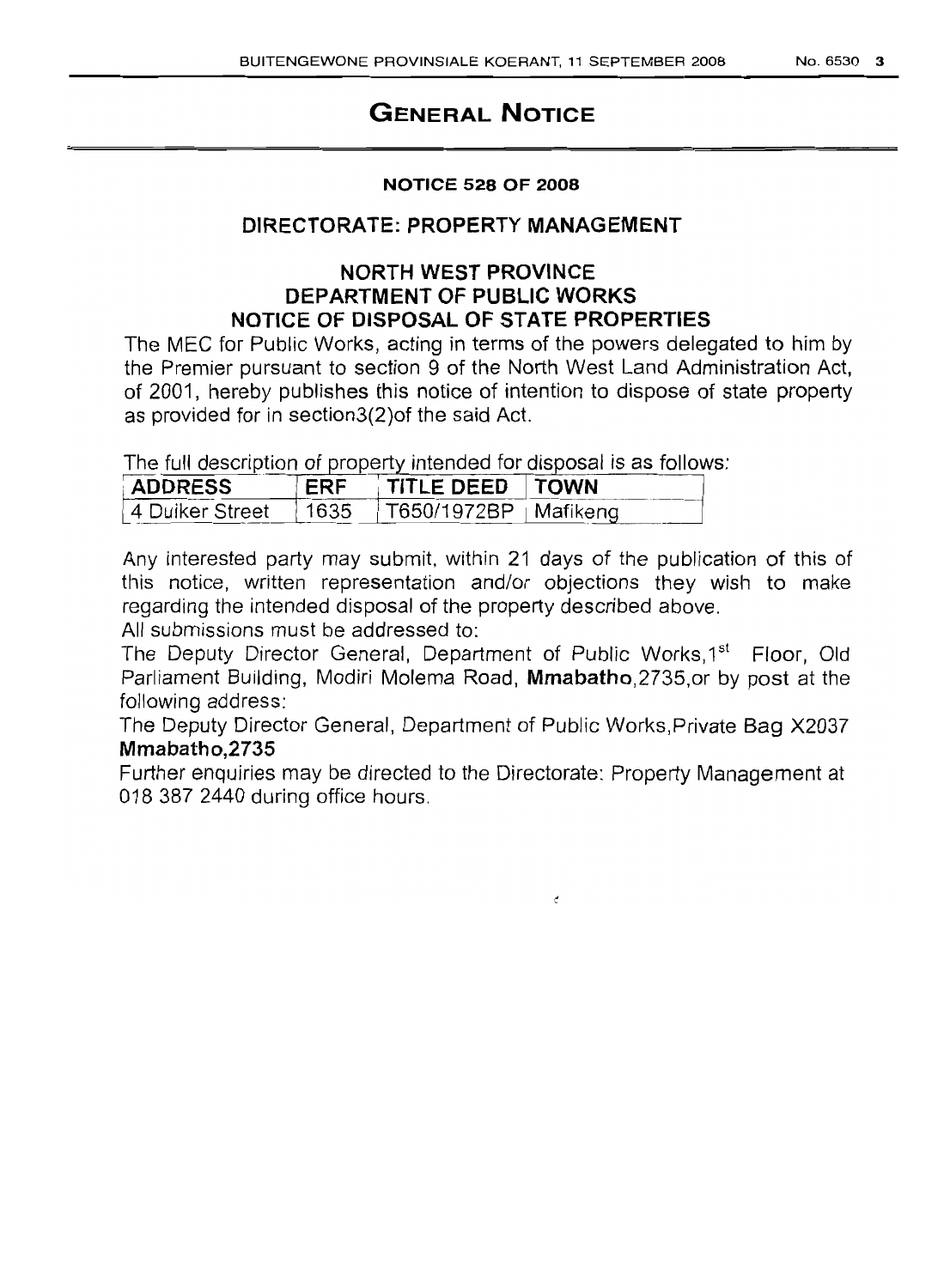#### **NOTICE 529 OF 2008**

# **CHIEF DIRECTORATE: INFRASTRUCTURE DIRECTORATE: PROPERTY MANAGEMENT**

#### **NORTH WEST PROVINCE**

### **DEPARTMENT OF PUBLIC WORKS**

### **NOTICE OF DISPOSAL OF STATE PROPERTIES**

The MEC for Public Works, acting in terms of the powers delegated to him by the Premier pursuant to section 9 of the North West Land Administration Act, 4 of 2001, hereby publishes this notice of intention to dispose of state properties as provided for in section 3(2) of the said Act.

Any interested party may submit, within 21 days of the publication of this notice, written representations and/or objections they wish to make regarding the intended disposal of the properties described above.

All submissions must be addressed to:

The Deputy Director- General Department of Public Works 1st Floor, Old Parliament Building Modiri Molema Road **MMABATHO,** 2735

Or by post at the following address: The Deputy Director- General Department of Public Works Private Bag X2037 MMABATHO, 2735

Further enquiries may be directed to the Directorate: Property Management at (018) 387 2440 during office hours.

The full descriptions of the properties intended for disposal are as follows: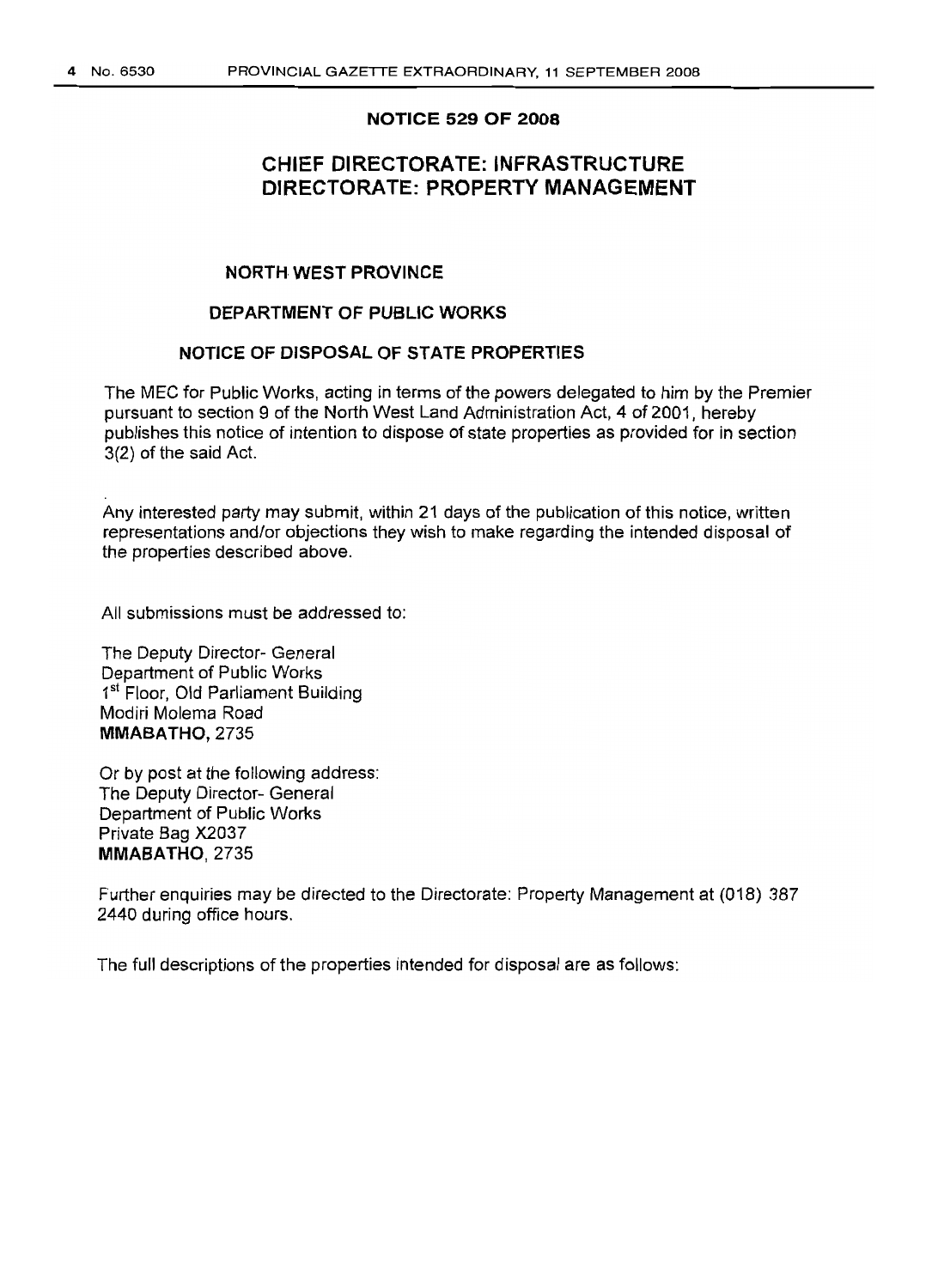| 1               | <b>Wndrag Avenue</b>      | 228/7 | Potchefstroom | T33911/1982  |
|-----------------|---------------------------|-------|---------------|--------------|
| 16              | 10th Avenue               | 77    | Lichtenburg   | T31857/1983  |
| 49              | 5th Street                | 681   | Lichtenburg   | T22557/1982  |
| $\overline{11}$ | Acacia Street             | 2057  | Mafikeng      | T444/1975    |
| $\overline{26}$ | Acacia Street             | 2074  | Mafikeng      | T54/1991BP   |
| $3\overline{4}$ | Acacia Street             | 2861  | Mafikeng      | T271/92      |
| 11              | Apollo Street             | 1970  | Mafikeng      | T837/76      |
| $\overline{4}$  | Apollo Street             | 1905  | Mafikeng      | T597/78      |
| 16              | Apollo Street             | 1911  | Mafikeng      | T1587/1979BP |
| $\overline{5}$  | <b>Badenpowell Street</b> | 570   | Mafikeng      | T347/1974    |
| $\overline{22}$ | <b>Badenpowell Street</b> | 625   | Mafikeng      | T1287/77     |
| 130             | 130 BL Mothibi Street     | 130   | Montshiwa     | T108/1989BP  |
| 19              | Borrius Street            | 577   | Potchefstroom | T16159/196   |
| $3\overline{5}$ | <b>Bree Street</b>        | 254   | Lichtenburg   | T16164/1945  |
| 59              | <b>Bree Street</b>        | 248   | Lichtenburg   | T2295/1887   |
| $\overline{47}$ | <b>Burger Street</b>      | 296   | Lichtenburg   | 222/1945     |
| 13              | Carney Street             | 785   | Mafikeng      | T394/71      |
| $\overline{23}$ | Churchill Street          | 691   | Mafikeng      | T623/87      |
| $\overline{39}$ | Claendon Street           | 380   | Mafikeng      | T1324/1977   |
| 18              | Connought Street          | 573   | Mafikeng      | T387/82      |
| $\overline{9}$  | Constacia Street          | 1924  | Mafikeng      | T968/77BP    |
| $\overline{26}$ | Constacia Street          | 1990  | Mafikeng      | T488/1978    |
| $\overline{32}$ | Constacia Street          | 2344  | Mafikeng      | T410/1989    |
| 12              | Cordel Street             | 20/12 | Vryburg       | T52613/1969  |
| $\overline{9}$  | <b>Cordel Street</b>      | 20/9  | Vryburg       | T11263/1943  |
| 11              | Cordel Street             | 20/11 | Vryburg       | T11263/1943  |
| 10              | Cordel Street             | 20/10 | Vryburg       | T11263/1943  |
| 540             | Cul 18 Unit 2             |       | 540 Mmabatho  | T1880/89     |
| 99              | Cul 4 Unit 2              |       | 99 Mmabatho   | T4126/1983BP |
| 274             | Cul 9 Unit 2              |       | 274 Mmabatho  | T71/1981BP   |
| 273             | Cul 9 Unit 2              |       | 273 Mmabatho  | T456/971     |
| $\overline{21}$ | DF Malan Street           |       | 1216 Mafikeng | T451/1967    |
| 4               | Dagama Street             |       | 1931 Mafikeng | T54/1984     |
| $\overline{11}$ | Dan Pienaar               |       | 913 Mafikeng  | T178/1976BP  |
| 30              | 30 Dan Pienaar            |       | 929 Mafikeng  | T101/1987BP  |
| 22              | 22 DF Malan Street        |       | 1225 Mafikeng | T451/1967    |
| 18              | <b>DF Malan Street</b>    |       | 1223 Mafikeng | T451/1967    |
|                 |                           |       |               |              |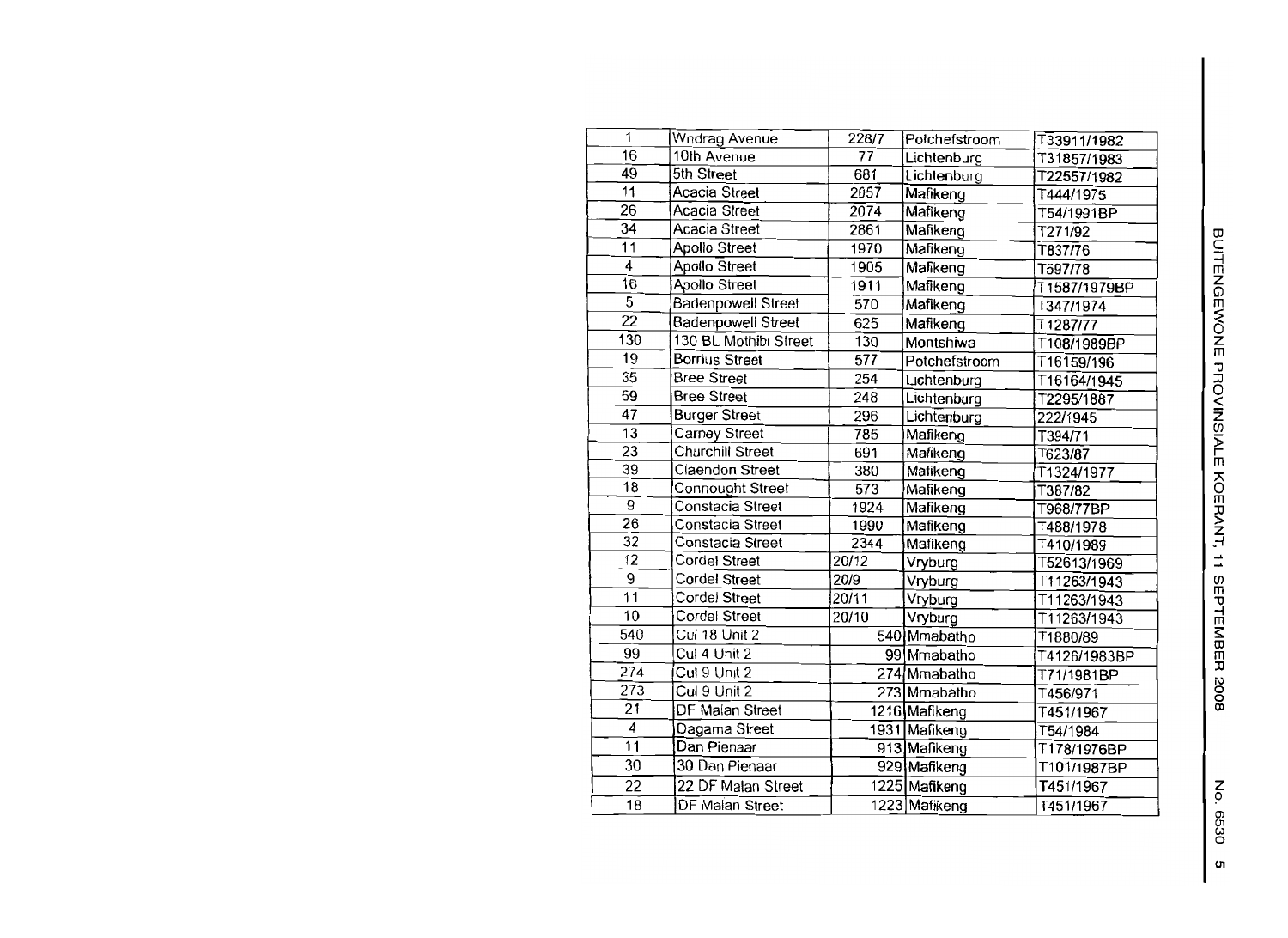|                   | <b>HOUSE NO STREET NAME</b> | <b>ERF NO</b>    | <b>LOCATION</b>               | TITLE DEED NO |
|-------------------|-----------------------------|------------------|-------------------------------|---------------|
| 55                | Molopo Road                 | 364              | Mafikeng                      | T419/81       |
| 88                | Molopo Road                 | 502              | Mafikeng                      | T618/87BP     |
| 56                | Molopo Road                 | 456              | Mafikeng                      | T581/1986     |
| 90                | Molopo Road                 | 503              | Mafikeng                      | T589/96       |
| 45                | Molopo Road                 | 365              | Mafikeng                      | T633/1987     |
| $\overline{222}1$ | Montshiwa                   | 2221             | Mafikeng                      | T152/1980BP   |
| 2390              | Mosine Crescent             | 2390             | Mafikeng                      | T1729/96BP    |
| 68                | Nelson Madela Drive         | 758              | Mafikeng                      | T107/1981     |
| $\overline{34}$   | Nelson Madela Drive         | 136              | Mafikeng                      | T513/1987BP   |
| $\overline{29}$   | North Street                | 626              | Mafikeng                      | T1286/1977    |
| $\overline{10}$   | Olienhout                   | 1592             | Mafikeng                      | T641/71       |
| $\overline{13}$   | Olienhout                   | 1581             | Mafikeng                      | T427/79       |
| $\overline{16}$   | Proctor                     | 647              | Mafikeng                      | T82/1981      |
| $\overline{65}$   | Proctor                     | 807              | Mafikeng                      | T566/1987BP   |
| $\overline{27}$   | Quickly                     | 957              | Mafikeng                      | T101/1987BP   |
| $\overline{15}$   | Ruth                        | $\overline{56}$  | Lichtenburg                   | T4527/1927    |
| $\overline{116}$  | Shipard                     | 1125             | Mafikeng                      | T309/1981     |
| 4                 | Steicher                    | 20/4             | Schweizer-Reneke T11263/1943  |               |
| $\overline{2}$    | Steicher                    | 20/2             | Schweizer-Reneke T11263/1943  |               |
| $\overline{16}$   | Theresa                     | 438/8            | Schweizer-Reneke   T3383/2001 |               |
| 1368              | <b>Tsheko Moloko Street</b> | 1368             | Montshiwa                     | T334/1972BP   |
| 2178              | Unit 1                      | 2178             | Montshiwa                     | T152/1980BP   |
| 79                | Unit 2                      | 79               | Mmabatho                      | T71/1981BP    |
| 80                | Unit $\overline{2}$         | 80               | Mmabatho                      | T71/1981BP    |
| 551               | Unit $2$                    | 551              | Mmabatho                      | T71/1981BP    |
| 741               | Unit $2$                    | $7\overline{41}$ | Mmabatho                      | T3250/1981BP  |
| 678               | Unit $2$                    | 678              | Mmabatho                      | T37/1989BP    |
| 894               | Unit $3$                    | 894              | Mmabatho                      | T267/1981BP   |
| 930               | Unit 3                      | 930              | Mmabatho                      | T126/1992BP   |
| 831               | Unit $3$                    | 831              | Mmabatho                      | T4372/1986 BP |
| 867               | Unit 3                      | 867              | Mmabatho                      | T267/1981BP   |
| 956               | Unit $5$                    | 956              | Mmabatho                      | T437/1981BP   |
| 965               | Unit 5                      | 965              | Mmabatho                      | T437/1981BP   |
| 1013              | Unit 5                      | 1013             | Mmabatho                      | T155/1982BP   |
| 1004              | Unit 5                      | 1004             | Mmabatho                      | T437/1981BP   |
| $\blacksquare$    | <b>Wndrag Avenue</b>        | 228/7            | Potchefstroom                 | T33911/1982   |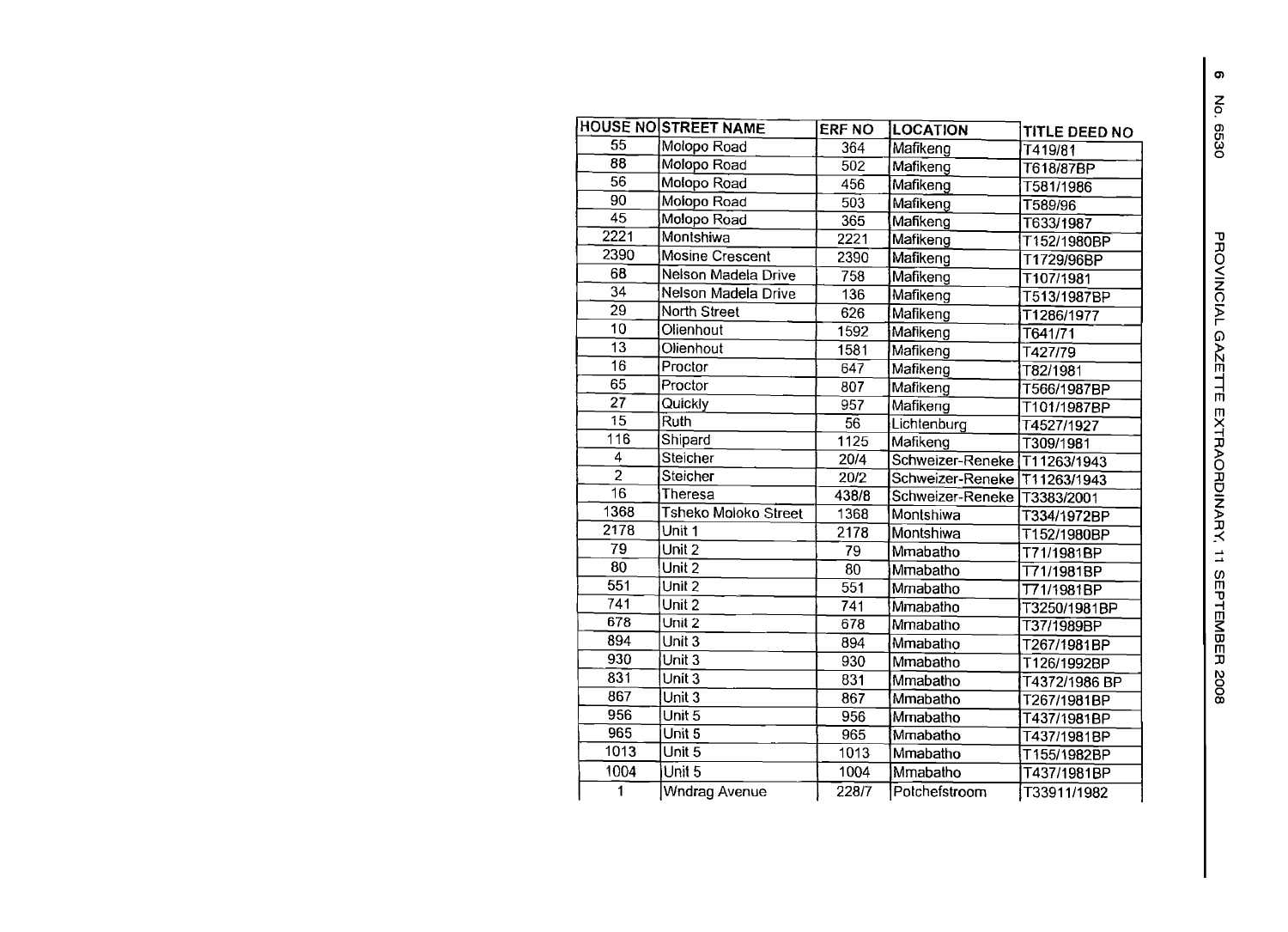| 53 Kristenbosh Street |       | 2108 T 180/1975  | Mafikeng      |
|-----------------------|-------|------------------|---------------|
| 57 Louw Street        | 1/416 | T34172/1979      | Potchefstroom |
| 73 Main Reef Road     |       | 56 T 21837/1975  | Potchefstroom |
| 26 Mimosa Street      |       | 2036 T 235/1981  | Mafikeng      |
| 42 Mimosa Street      |       | 2044 T 948/1977  | Mafikeng      |
| 36 Mimosa Street      |       | 2041 T 948/1977  | Mafikeng      |
| 92 Molopo Road        |       | 522 T 616/1987BP | Mafikeng      |
|                       |       |                  |               |
|                       |       |                  |               |
|                       |       |                  |               |
|                       |       |                  |               |
|                       |       |                  |               |